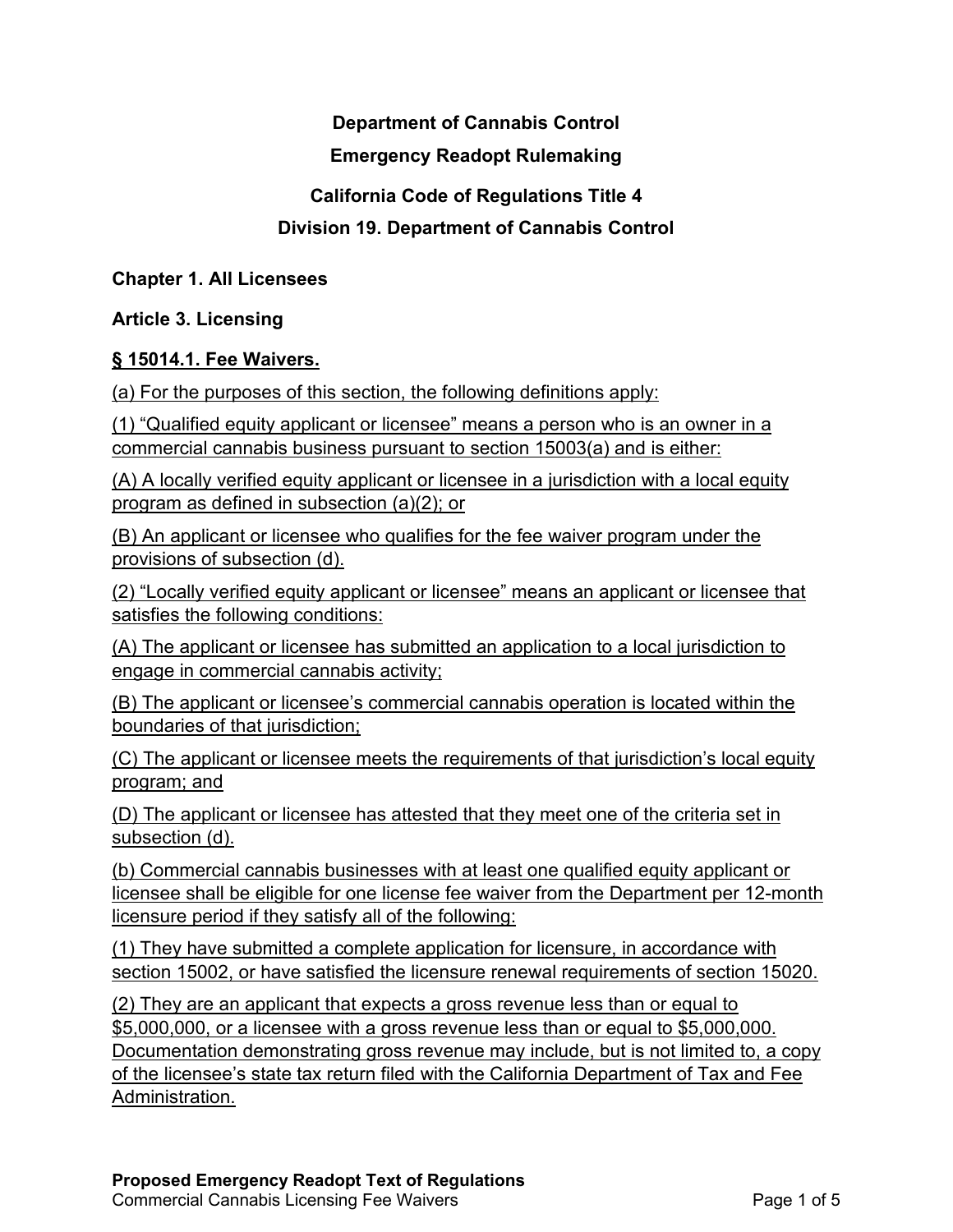(3) The qualified equity applicant or licensee, either individually or in combination with other qualified equity applicants or licensees, own no less than 50 percent of the commercial cannabis business that is applying for licensure or is licensed.

(4) They have timely submitted a fee waiver request with the information enumerated in subsections (c) and (d).

(A) To be eligible for a license fee waiver in the initial 12-month licensure period, the qualified equity applicant must indicate on the application for commercial cannabis license that they are also applying for a license fee waiver from the Department.

(B) To be eligible for a license fee waiver at the time of renewal, the qualified equity licensee must submit a fee waiver request at least 60 calendar days before the expiration of the license. The Department will accept fee waiver requests from qualified equity licensees who on the effective date of this section are less than 60 days from the date of license expiration. The Department will provide a refund if the Department determines the qualified equity licensee is eligible for a fee waiver after the licensee has paid all annual licensing fees, subject to available funding.

(c) To submit a fee waiver request, the qualified equity applicant or licensee shall submit all of the following to the Department:

(1) A complete list of every qualified equity applicant or licensee which includes the percentage of the aggregate ownership interest held by the qualified equity applicant or licensee in the commercial cannabis business.

(2) Contact information for each qualified equity applicant or licensee of the commercial cannabis business, including the name, title, phone number, and email address.

(3) Only for fee waiver applicants that are locally verified equity applicants or licensees in a jurisdiction with a local equity program, an attestation to the following statement: Under penalty of perjury, I hereby declare that I am a locally verified equity applicant or licensee. I further declare that I satisfy at least one of the criteria set forth in California Code of Regulations, title 4, section 15014.1(d). I understand that the Department may investigate the accuracy of these declarations, and that a misrepresentation of fact is cause for rejection of this fee waiver request.

(4) An attestation that the qualified equity applicant or licensee, either individually or in combination with other qualified equity applicants or licensees, own no less than 50 percent of the commercial cannabis business that is applying for licensure or is licensed.

(d) All applicants or licensees must satisfy at least one of the following criteria to be granted a fee waiver. Qualified equity applicants or licensees that are locally verified equity applicants may establish that they satisfy at least one of these criteria by attestation, as set forth in subsection (c)(3). Qualified equity applicants or licensees that are not locally verified in a jurisdiction with a local equity program must submit evidence of at least one of the following for each equity applicant or licensee: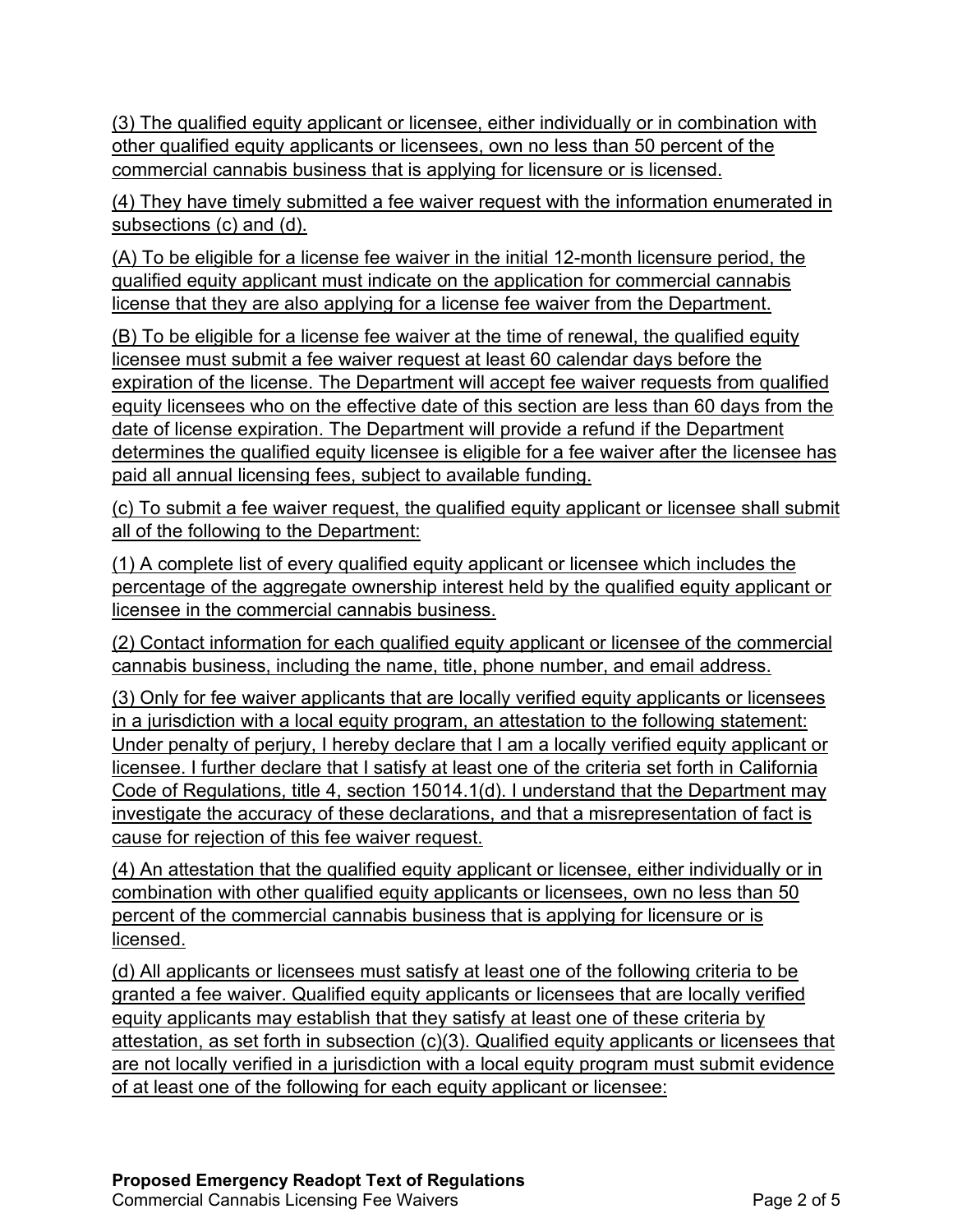(1) The qualified equity applicant or licensee was convicted of an offense related to the sale, possession, use, manufacture, or cultivation of cannabis, prior to November 8, 2016. Proof of conviction shall be demonstrated by copies of federal or state court records indicating the disposition of the criminal matter; records reflecting the postconviction dismissal or expungement of a conviction, including records reflecting relief under Health and Safety Code section 11361.5; or any other court or law enforcement record that shows proof of conviction.

(2) The qualified equity applicant or licensee was arrested for an offense related to the sale, possession, use, manufacture, or cultivation of cannabis, prior to November 8, 2016. Proof of arrest shall be demonstrated by copies of federal or state court records indicating the disposition of the criminal matter, records of expungement documentation, or any other law enforcement record that shows proof of arrest.

(3) The qualified equity applicant or licensee resides in a household with a household income less than or equal to 60 percent of the area median income for the local jurisdiction they reside, as reported in the most recent United States decennial or special census. Proof of income shall be demonstrated using copies of at least one of the following records with an address in the local jurisdiction, dated within the last two years from the date of the fee waiver request:

(A) Individual federal tax returns, state tax returns, and W-2s;

(B) At least two consecutive paystubs;

(C) Proof of eligibility for a general assistance program that provides financial aid to adults without sufficient income or resources, including but not limited to CalFresh, MediCal/CalWORKS, supplemental security income, or social security disability.

(4) Proof that the qualified equity applicant or licensee has resided for at least five years between 1980 and 2016 in an area with a population that was disproportionately impacted by past criminal justice policies implementing cannabis prohibition during their period of residency and that they satisfy one of the following:

(A) The qualified equity applicant or licensee resides in a census tract that is among the top 25 percent for civilian unemployment and poverty in the state based on the United States Census Bureau's 2013-2017 American Community Survey; or

(B) The qualified equity applicant or licensee has an immediate family member who was convicted or arrested of an offense related to the sale, possession, use, manufacture, or cultivation of cannabis, prior to November 8, 2016.

(C) For the purposes of this subsection, the following definitions apply:

(i) "An area with a population that was disproportionately impacted by past criminal justice policies implementing cannabis prohibition for at least five years" means a county within California with a per capita drug related arrest rate higher than the state's per capita drug related arrest rate between 1980 and 2016; these counties are: Alameda, Alpine, Contra Costa, Del Norte, Fresno, Glenn, Humboldt, Imperial, Inyo,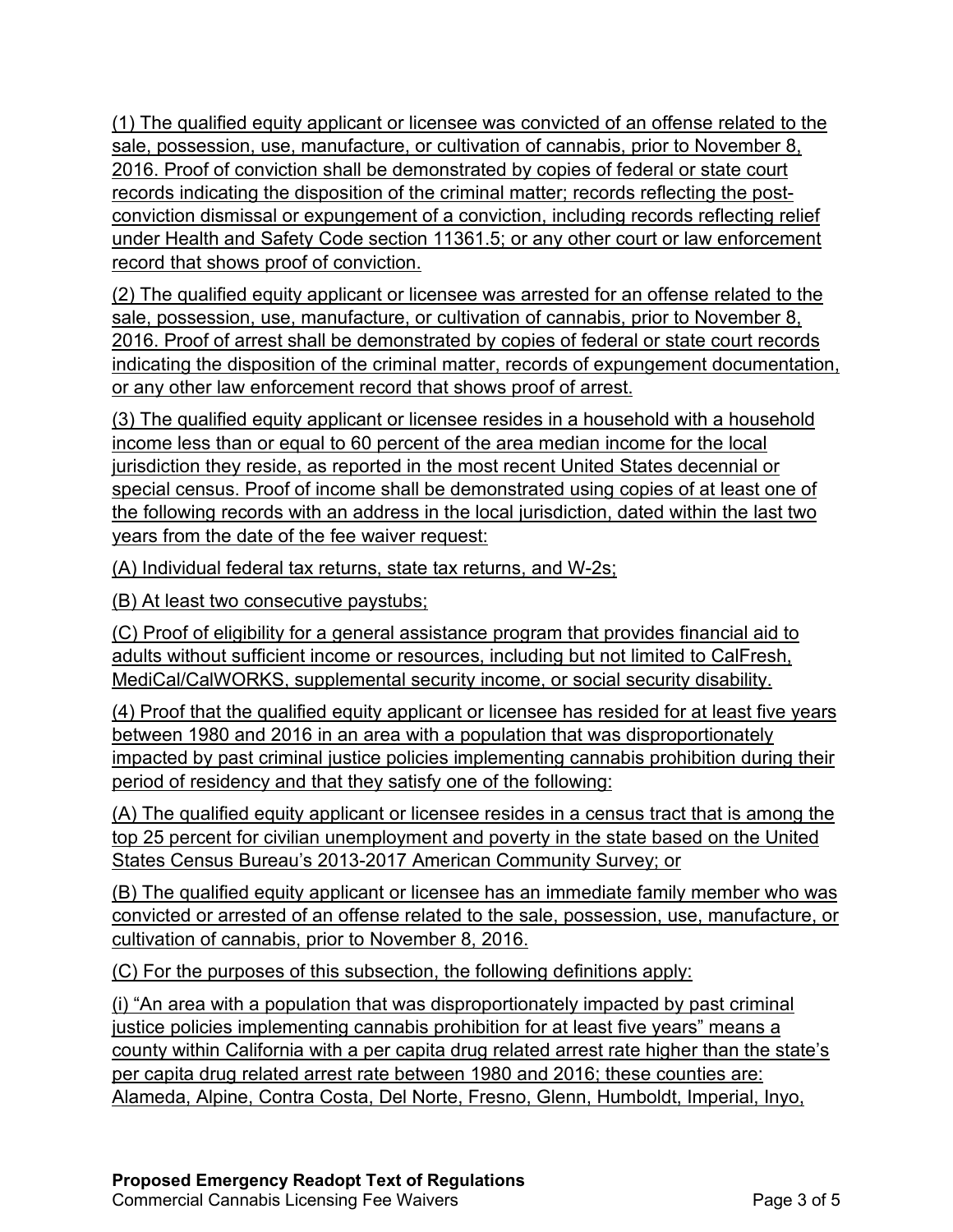Kern, Lake, Los Angeles, Mendocino, Merced, Riverside, Sacramento, San Bernardino, San Diego, San Francisco, San Joaquin, Santa Cruz, Sierra, Solano, Stanislaus, Tehama, Trinity, Tulare, Yolo, and Yuba.

(ii) "Immediate family member" means child, stepchild, parent, stepparent, brother, sister, half-brother, half-sister, stepsibling, legal guardian, grandparent, or great grandparent.

(D) Proof of residence shall be demonstrated by providing copies of at least two of the following records with an address in the local jurisdiction:

(i) California Driver's License or State Identification Card;

(ii) Property tax billing or payment, or evidence that the qualified equity applicant or licensee is otherwise exempt from property tax payment by law;

(iii) Signed residential lease agreement, or deed or title to residential real property;

(iv) Copies of state or federal tax returns;

(v) School records;

(vi) Banking or credit card records;

(vii) Voter registration;

(viii) Credit reports; or

(ix) Utility, cable, or internet billing or payment.

(F) Proof of an immediate family member's conviction or arrest shall be demonstrated by copies of federal or state court records indicating the disposition of the criminal matter; records reflecting the post-conviction dismissal or expungement of a conviction, including records reflecting relief under Health and Safety Code section 11361.5; or any other court or law enforcement record that shows proof of conviction or arrest.

(G) Proof of immediate family member shall be demonstrated by copies of documentation that clearly indicates a familial relationship, including but not limited to, birth certificates or court records.

(e) Incomplete fee waiver requests will be denied. The Department will notify the applicant or licensee that the fee waiver request is denied and identify the deficiencies which caused the denial. An applicant or licensee may resubmit subsequent fee waiver requests after denial.

(f) The Department will process complete fee waiver requests in the order in which the application or renewal for commercial cannabis licensure has been approved by the Department.